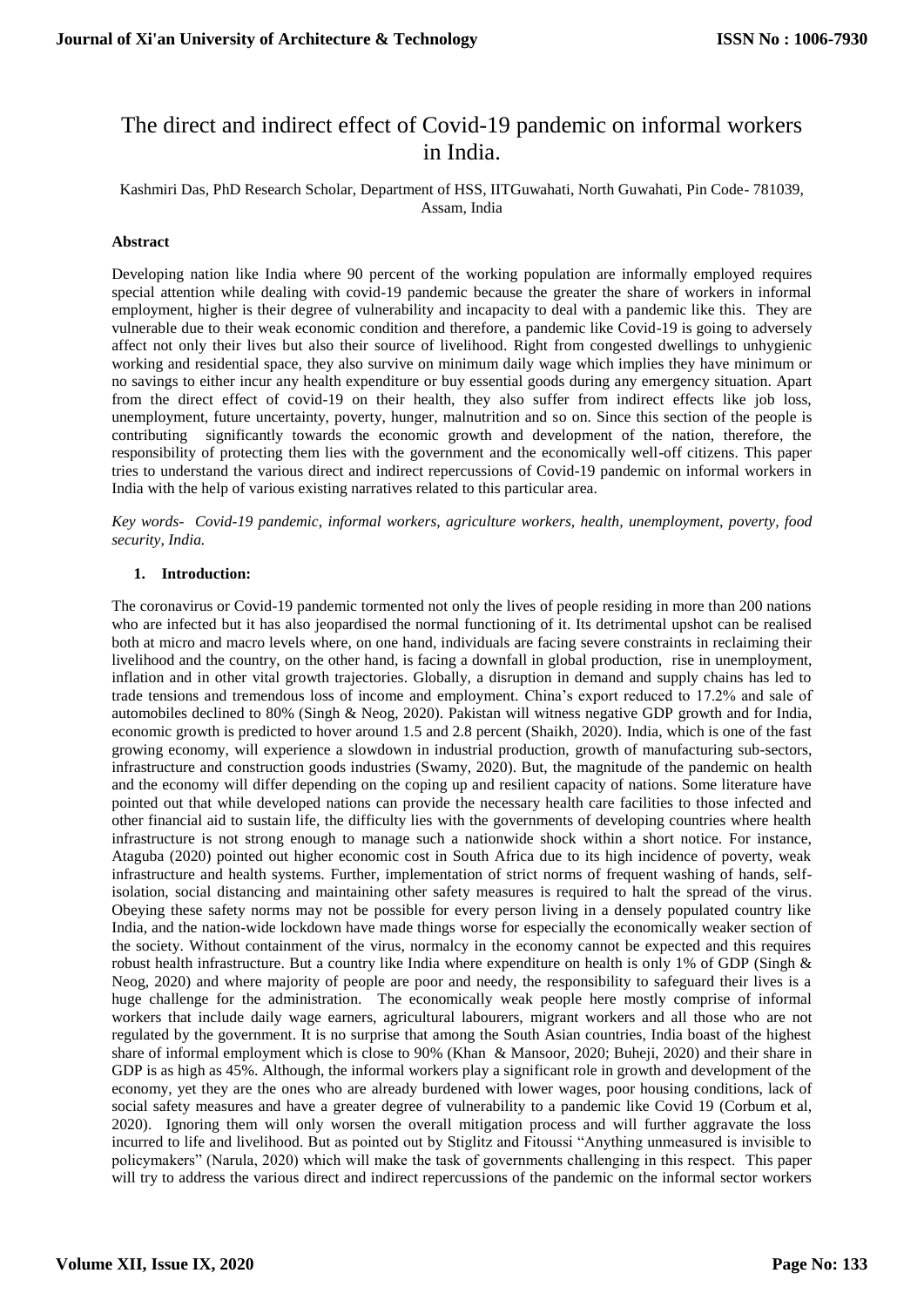on the basis of literature review from various existing work where direct effect implies effect on health whereas indirect effect relates to effect on employment, income, expenditure etc.

## **2. Objective of the study**:

To analyse the health and economic impacts of Covid 19 on informal workforce.

### **3. Methodology** :

The present work is based on secondary sources of data and is a review paper which makes use of the available existing work relevant to this particular topic and the various sources includes newspaper articles, online blog post and research articles.

### **4. Results and discussions:**

The informal workers are those who are not regulated by the government and they do not come under any labour laws (Shaikh, 2020; Narula, 2020). They mostly work as daily wage earners or involved in domestic work, construction work, agricultural labourers etc(Wiego,2020) and lack any job contract and are not provided any paid leave and other benefits like pension, health insurance etc. They may establish their own businesses with very less or no labour and their business are solely dependent on the demand conditions. The nature of the work makes them more vulnerable to cope up with sudden shocks and they have lesser resilience capacity. They are also not included in various beneficial government schemes which are targeted, because of a lack of proper statistics and data on the magnitude of informal workforce (Shaikh, 2020). This particular pandemic will have severe direct and indirect ramification on the livelihoods of these informal workers which are discussed below.

### **4.1. Literature related to direct effect of the pandemic on informal workers:**

Since the Covid 19 belongs to the family of SARS (Severe Acute Respiratory Syndrome), therefore it directly affects the respiratory system and the rate of morbidity and mortality is higher among older people and those suffering from diabetes, hypertension and other chronic ailments. But it also spreads easily in unhygienic residential location that is devoid of adequate sanitation facilities, drainage system, common toilets and congested dwellings. Most of the urban informal workers who reside in slums are surrounded by such filthy conditions (Buheji, 2020). In a recent article by a central trade union named SEWA, pointed out the plight of these informal workers in urban areas. Findings from the primary survey show that the norm of self-isolation and social distancing is not possible for them and therefore, they are more likely to spread the virus. Frequent hand washing which is recommended as a standard preventive measure by WHO is a distant reality for them as they lack water sufficient for even drinking purpose. Some of these workers have even considered returning back to work so to mitigate the degree of contacting the virus by staying at congested dwellings. But if they still go to work, then also they have higher exposure to the virus because of the working conditions they are involved. Therefore, it seems that unless these informal workers follow strict precautionary measures, spread of the disease cannot be contained and this requires staying at home which, in turn, have indirect effect on their life and livelihood.

Again, the implementation of 21 day lockdown nationwide on 24th March, 2020, has taken a toll on the lives of migrant workers. In the absence of work, income, food and shelter they were forced to return back to their native villages. Not only this, they walked on foot to their homes for several hundreds of kilometres due to a halt in all means of public transportation which resulted in death of many migrants. As pointed out by Dutta (2020), about 26.4% of the total road accidents that occurred during the 21 day lockdown comprised of migrant workers. That is 198 migrant workers were killed while returning back home and the reasons being fatigue and lack of food and water. This shows the administrative failure in handling these workers. A study by Qui et al (2020) on the psychological impact of Covid 19 on Chinese people shows that migrant workers have experienced the highest level of distress among all other occupations which can be attributed to factors like uncertainty in getting back jobs, fear of contacting the virus, meeting daily expenditures etc. Incidence of racism, stigma against the poor, vulnerable and migrants has also increased during the pandemic (Corbum et al, 2020).

Although agricultural labourers also fall under the informal category, yet the chance of contracting the virus is lesser compared to urban informal workers because they live in villages where dwellings are seldom congested. Even though they are less vulnerable to the direct consequences of the pandemic, they are equally likely to fall prey to the indirect consequences of it.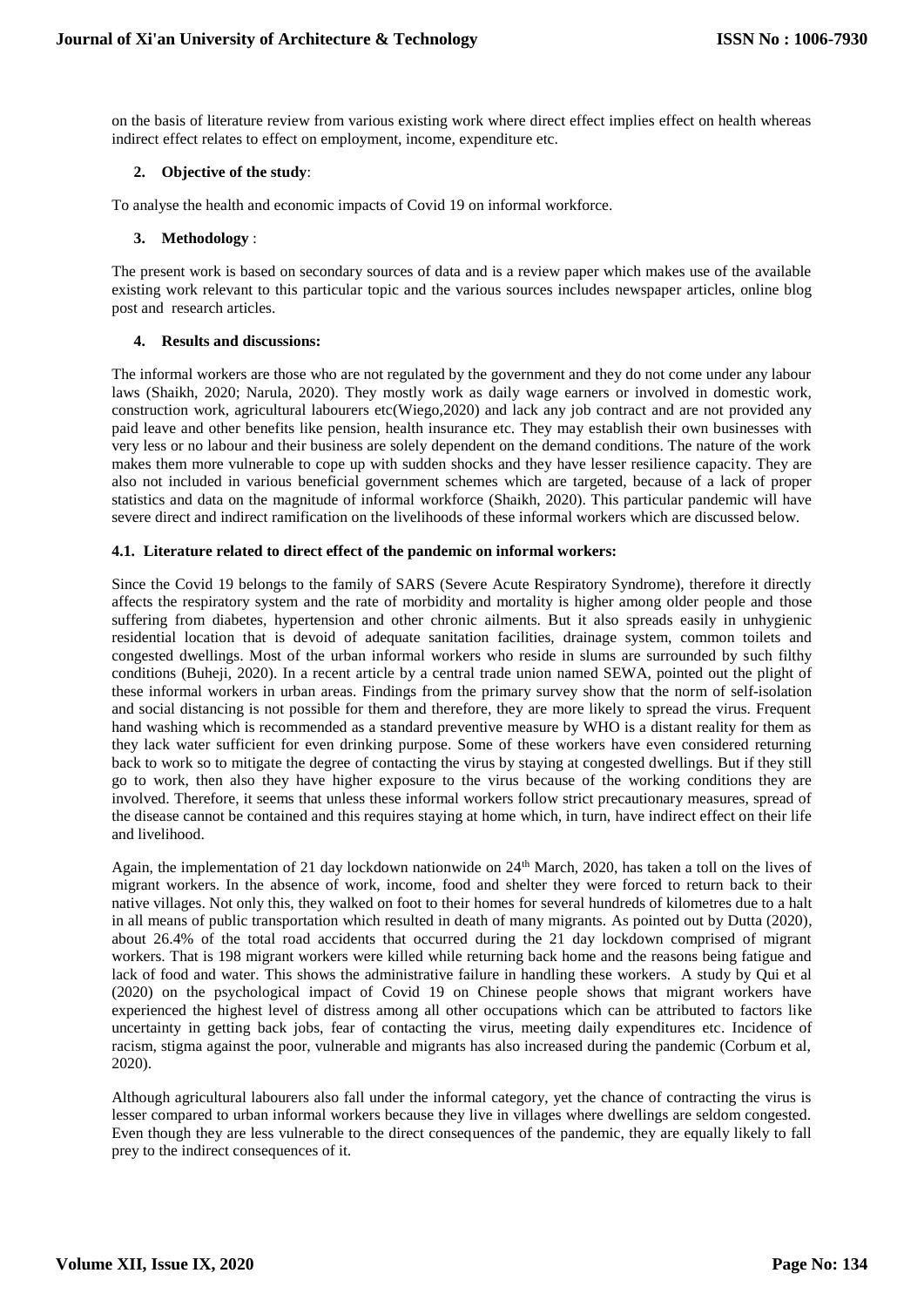## **4.2. Literature based on the indirect effect of the pandemic on informal workers-**

The indirect effects of the pandemic on informal workers are many. According to Evans and Over (2020), some of them will last for a shorter period of time like fall in wages and increase in poverty level whereas loss of human capital and infrastructural deterioration will linger for quite some time. From the existing literature, the various indirect effects of the pandemic are discussed under broad sub-headings.

### **4.2.1. Loss of income and employment:**

One of the foremost negative consequences of the lockdown is the loss of jobs of thousands of informal workers. The scenario is different for formal sector workers who are getting their monthly dues and can even work from home. But without any employment contracts and non-availability of paid leave or health insurance facilities, informal workers are likely to fall in the pool of unemployed category of workers. Although, in India there was an ever increase in the unemployment rate since 2017-18, but on June 2020, it reached 11% which is higher than the pre-lockdown period of 8% (Vyas, 2020)**.** Labour Force Participation Rate (LFPR) which is an indicator of the share of people who are either working or looking for jobs to the total population has also witnessed a fall from 44.6% in January, 2020 to 35.5% in the second week of April, 2020, i.e by a figure of 9.1% within a short span of less than four months (ibid).

Again, many rural individuals working under MGNREGA will not get work and remain unemployed as demand for construction activities have come to a standstill (Mukherjee et al, 2020). Mukherjee et al (2020) also pointed out that around 40 million semi-skilled workers and workers under unorganised sector will lose job due to a disruption in transport services and industrial activities. Moreover, around 114 million people who work in micro, small and medium enterprises will remain unemployed even after normalcy is returned (ibid). This will result in great loss as the micro, small and medium enterprise sector contributes about 30 to 35 percent of the country's GDP (ibid). In villages, on the other hand, farmers are incurring huge losses due to over accumulation of harvest and disposing their produce at lower prices (Wiego, 2020) . Absence of adequate storage facilities for perishable goods, halt in export of agricultural produce and restriction in transportation within the country has left farmers with excess supply, which will eventually needs to be dumped in the absence of demand for it (Narula, 2020). Again, while Sleet (2020) pointed out that with the return of migrant labourers, unemployment in rural regions may rise, Laborde et al (2020), on the other hand, reflected on the positive side of reverse migration as the involvement of these migrant workers may increase agricultural production. This might come with a cost related to fall in agricultural wages when supply of labour exceeds their demand.

In the long run, farmers will face the problem of scarcity of labour for sowing other seasonal crops (Mukherjee et al, 2020). This may happen in those States where reverse migration has taken place. Also, shortage of fertilizers, pesticides and other inputs will reduce agricultural production in future. Rice producing and exporting countries like India, Laos, Vietnam, Thailand etc have suffered significant losses due to export restriction. On one hand, drought have reduced rice production in Northern Laos and to meet rice requirements, farmers need income which they can get if they are engaged in any non-farm activity but the pandemic has prevented them from doing so (Fox et al, 2020). Therefore, all forms of informal workers, whether in urban areas or villages will have to face the problem of unemployment.

# **4.2.2. Problem of poverty and food security:**

With loss of jobs and no income, informal workers will fall victim of poverty and food insecurity. Globally, poverty will be severe in South Africa with 80 million people below the poverty line while in South Asia, the figure is around 42 million (Laborde et al, 2020). As per ILO report, about 400 million informal workers in India will be pushed deeper into poverty (Sleet, 2020; Vishandas & Thakwani, 2020). Although FCI<sup>1</sup> has a food grain stock of 73.85 million tonnes, yet due to inadequacy of transport facilities, the food may not reach the target groups (Vishandas & Thakwani, 2020).

Again, poverty will be more severe for daily wage earners as they barely live from hand to mouth and in absence of bank accounts, transfer of money to them is not possible (Buheji, 2020). Moreover, this section of the society finds it difficult to buy essential goods in bulk during the entire period of the lockdown (Wiego, 2020). This means that they will be more food insecure than before. As pointed out by Evans and Over (2020), there are certain dimensions where the effect of this crisis will last for a longer time period and will be more severe for the poorest segment of the society. This is a vicious circle where unemployment results in no income and which lead to poverty and finally food insecurity. This will result in nutritional deficiency, especially in

**.** 

<sup>&</sup>lt;sup>1</sup> FCI= Food Corporation of India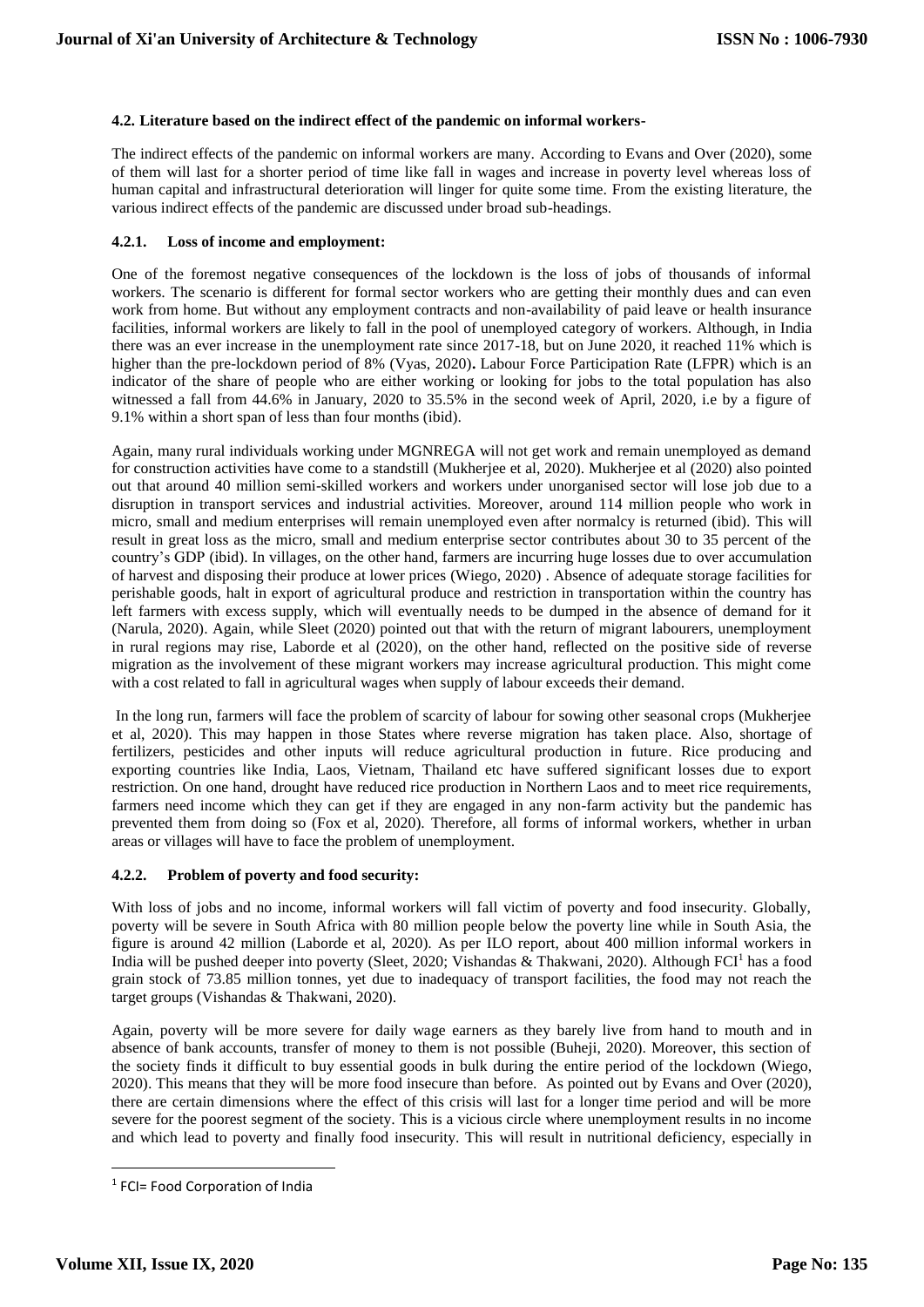children and their growth may be retarded leading to inability in acquiring knowledge and skills in the future. Again, the closure of educational institution for an infinite period will increase the rate of drop outs for this section of the society. Already burdened with financial crisis, the children of informal workers are most likely to never return to school and continue formal education.

Similarly, with loss incurred in agricultural produce, the farmer's capacity to fulfil daily requirements is reduced and thus they are more likely to fall in the poverty trap and suffer from food deficiency and malnutrition. The long term effect will be a fall in agricultural produce due to restriction in import of fertilizers, pesticides and shortage of labour (Vishandas & Thakwani, 2020). Apart from scarcity of inputs, harvesting will also get hampered due to shortage of labour (Dev & Sengupta, 2020). Moreover, closure of mandis in several states has resulted in post-harvest loss of farmers (ibid).

Devereux et al (2020) have elaborated on Sen's "Entitlement Approach" that can be used to understand the implications of this pandemic on food security. Sen identified the demand side constraints in accessing adequate food and under conditions of prolonged halt in economic activities and mobility of people, Covid 19 will hit hard on farmers and informal workers. The demand for food and other essential items will decrease if some of the farmers themselves fall sick. Their income will also fall when they are not able to dispose off their produce.

# **5. Conclusion and policy suggestions:**

Literature that pointed out certain policy measures are discussed in this section along with the problems associated with its implementation. These policy measures, which are applied in other nations, focuses on the prevention of the virus thereby allowing people to lead a normal life, and which can be followed in India are briefly discussed below.

Narula (2020) stated the steps taken by other countries in mitigating the plight of people and it includes strengthening the health system and expansion of social safety nets along with tax relief measures and other concessions. Wang et al (2020; as cited in RajKumar, 2020) also emphasised on disseminating accurate information and applying preventive measures to reduce the high rates of anxiety and depression witnessed among people during the lockdown period. Laborde (2020) on the other hand, suggested that high income countries and international organisation should cooperate to provide financial relief to low income countries, strengthen the food supply chain and keep trade channels open to avoid wastage of food price crisis. Since food is an essential requirement and will be on demand irrespective of the present crisis, therefore, to ease out the process of cultivation, the Thai and Cambodian government have either given direct cash or offered some debt relief to farmers. Also, augmenting investment in health expenditure may reduce significant cost associated with Covid 19, especially in developing countries (Ataguba, 2020). Again, providing a helping hand is also a responsibility of each and every citizen and in Vietnam, it is the private businessman who are giving daily supply of rice to poor households, thereby helping both farmers and the unemployed (Fox et al, 2020).

The Finance Minister of India introduced a package of Rs 1.7 crore to provide financial aid to the poorest of the poor section of the society, particularly the unorganised workers and urban and rural poor households. The scheme under which the financial aid will be provided is the "Pradhan Mantri Garib Kalyan Yojana" and it includes provision of free food grains, LPG for the next three months, and other financial aid like increase in MGNREGA wages from Rs 182 to Rs 202 (Dev & Sengupta, 2020). Although a great initiative by the government, yet there are certain issues related to the unorganised workers that need attention, otherwise the whole process of financial relief will be biased. Some of these lacunae in the system are pointed out below-

- **1.** Lack of accurate data regarding the actual figure of informal workers makes it difficult to trace them and as a result, they are automatically excluded from any government schemes (Shaikh, 2020).
- **2.** Unorganised workers are also exempted from direct cash transfer as most of them also lack bank accounts making it impossible for any transfer (Buheji et al, 2020).
- 3. It is found by Jan Sahas, an NGO that 94% of workers do not have the BCOW<sup>2</sup> card which makes them ineligible for any transfer (Khan & Mansoor, 2020).
- **4.** Inefficient government agencies also may make it an arduous to reach out to this people and benefit them with various government relief measures (Narula, 2020).

Therefore, to help this section of the society in coping up with the prevailing situation and lead a normal life, the responsibility lies both in the hands of individuals and the government. If the loopholes are addressed and

**.** 

<sup>2</sup> BCOW= Building and other Construction Workers.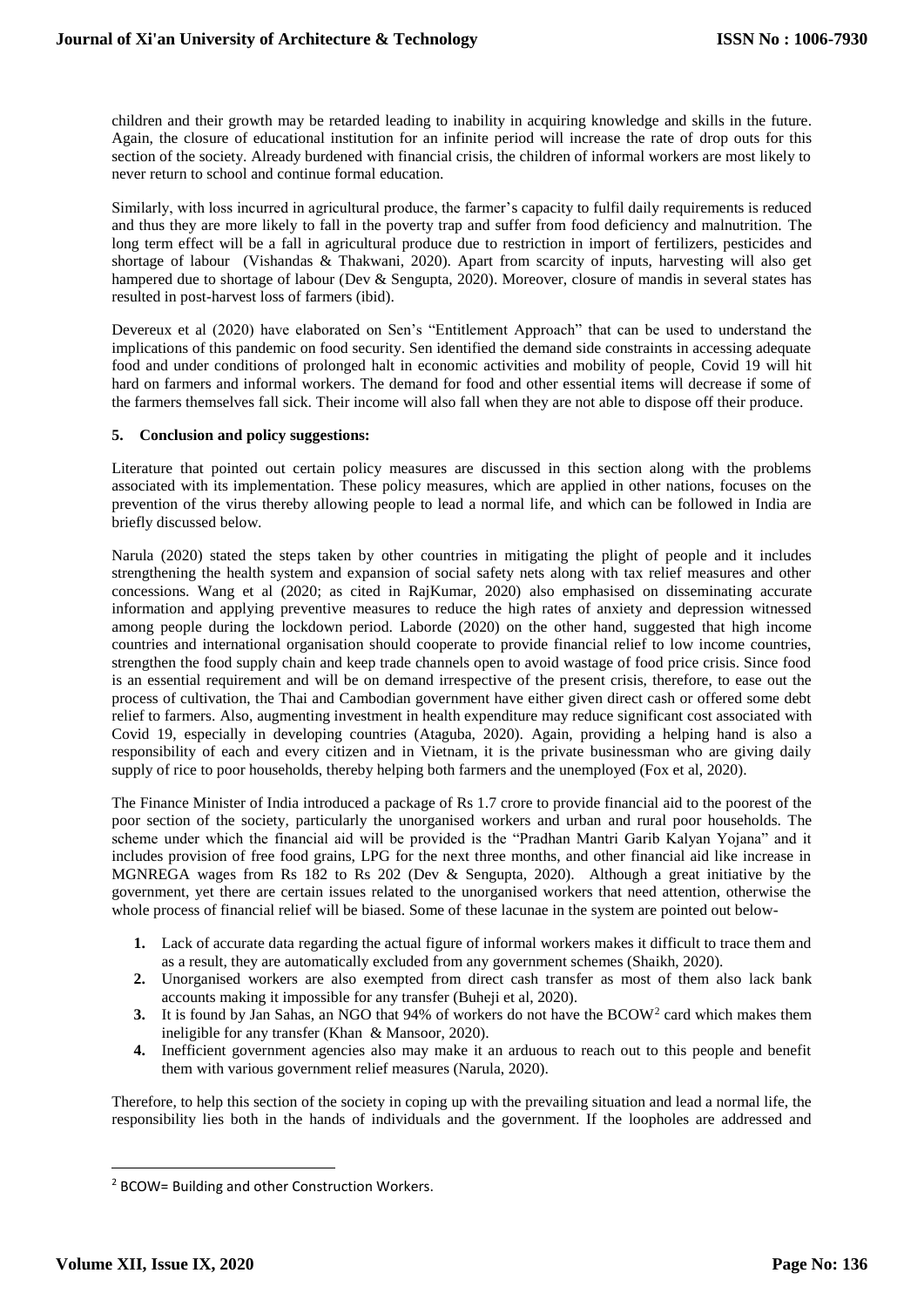proper channels are made available for implementing the various relief measures, then only a normalcy in the economic front can be expected and further loss of life and source of livelihood can be prevented.

#### **References**

[1] Ataguba, J.E. (2020). COVID-19 pandemic, a war to be won: Understanding its economic implications for Africa. *Applied Health Economics and Health Policy,* 18, 325–328. Retrieved from https://doi.org/10.1007/s40258-020-00580-x.

[2] Buheji, M., Cunha, K.D.C., Beka, G., Mavric, B., Souza, Y.L.C., Silva, S.S.C., Hanafi, M., & Yein, T.C. (2020). The extent of COVID-19 pandemic socio-economic impact on global poverty: A global integrative multidisciplinary review. *American Journal of Economics,* 10(4), 213–224. Retrieved from doi:10.5923/j.economics.20201004.02

[3] Corburn, J., Vlahov, D., Mberu, B., Riley, L., Caiaffa, W.T., Rashid, S.F., Ko, A., Patel, S., Jukur, S., Martinez-Herrera, E., Jayasinghe, S., Agarwal, S., Nguendo-Yongsi, B., Weru, J., Ouma, S., Edmundo, K., Oni, T., & Ayad. H. (2020). Slum health: arresting COVID-19 and improving well-being in urban informal settlements. *Journal of Urban Health,* 97, 348–357. Retrieved from https://doi.org/10.1007/s11524-020- 00438-6.

[4] Dev, S.M., & Sengupta, R. (2020, April). *Covid-19: Impact on the Indian economy*. Indira Gandhi Institute of Development Research, Mumbai*.* Retrieved from http://www.igidr.ac.in/pdf/publication/WP-2020-013.pdf.

[5] Devereux, S., Bene, C., & Hoddinott, J. (2020). Conceptualising COVID-19's impacts on household food security. *Food Security,* 12(4), 769–772. Retrieved from https://doi.org/10.1007/s12571-020-01085-0.

[6] Dutta, A. (2020, June 02). 198 migrant workers killed in road accidents during lockdown. *The Hindustan Times*. Retrieved from https://www.hindustantimes.com.

[7] Evans, D., & Over, M. (2020). The economic impact of COVID-19 in low and middle income countries. *Center for Global Development.* Retrieved from [https://www.cgdev.org.](https://www.cgdev.org/)

[8] Fox, J.M., Promkhambut, A., & Yokying, P. (2020). Impact of COVID-19 on rice farmers in Southeast Asia. *East-WestCenter.* Retrieved from [https://www.jstor.org/stable/resrep25010.](https://www.jstor.org/stable/resrep25010)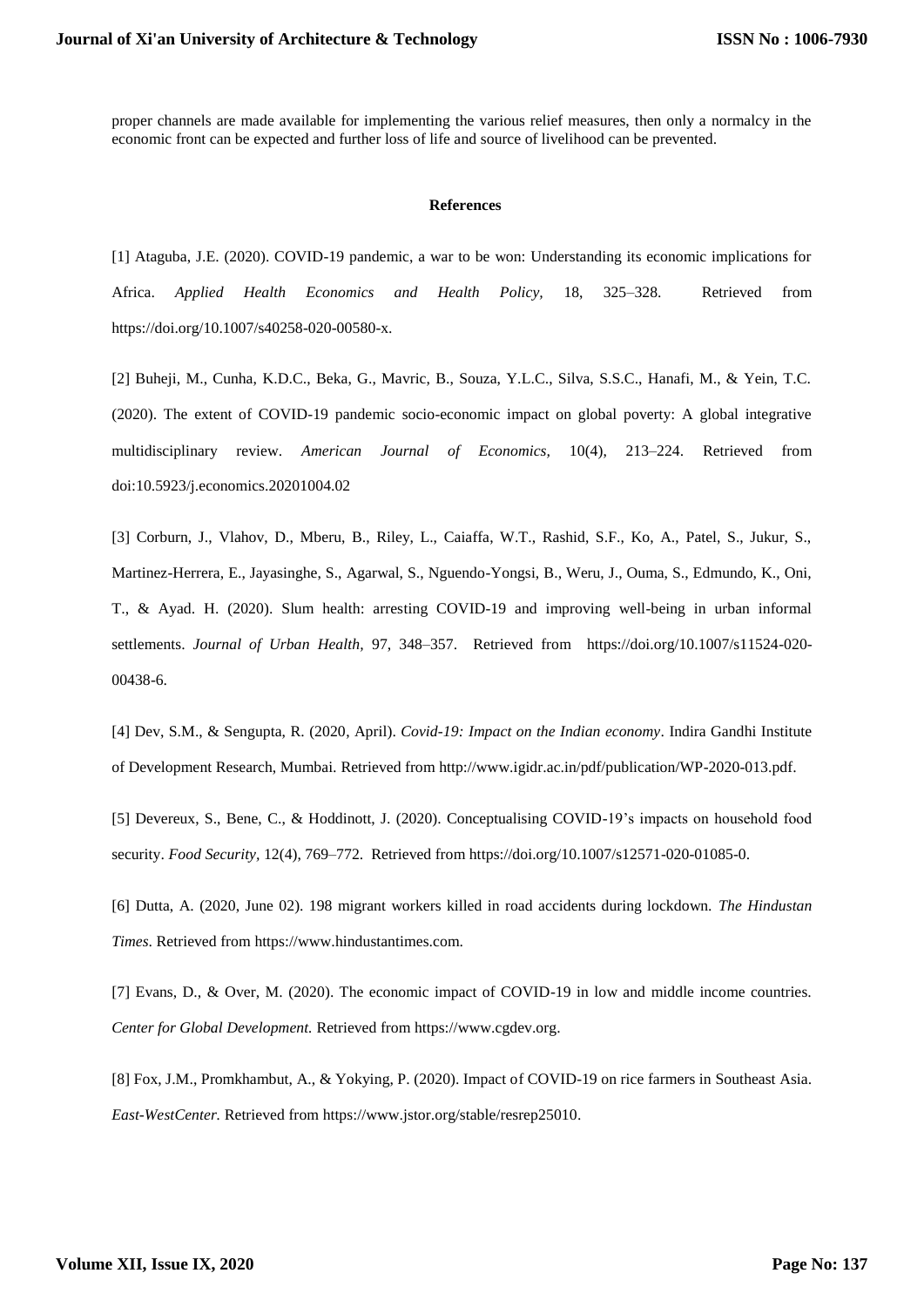[9] Khan, F., & Mansoor, K. (2020, May 11). COVID-19 impact: Informal economy workers excluded from most government measures, be it cash transfers or tax benefits. *Firstpost.* Retrieved from https://www.firstpost.com.

[10] Laborde, D., Martin,, W.J., & Vos, R. (2020). Poverty and food insecurity could grow dramatically as COVID-19 spreads. Research Post, 16-19. Retrieved from https://www.researchgate.net/publication/343267777.

[11] Mukherjee, T., Ray, N., & Bag, S. (2020, April 07). Impact of Covid-19 on the Indian Economy. *The Economic Times.* Retrieved from https://www.government.economictimes.indiatimes.com.

[12] Narula, R. (2020). Policy opportunities and challenges from the COVID-19 pandemic for economies with large informal sectors. *Journal of International Business Policy,* 3(3), 302–310. Retrieved from https://doi.org/10.1057/s42214-020-00059-5.

 [13] Qiu, J., Shen, B., Zhao, M., Wang, Z., Xie, B., & Xu, Yifeng. (2020). A nationwide survey of psychological distress among Chinese people in the COVID-19 epidemic: Implications and policy recommendations. *General Psychiatry,* 33(2). Retrieved from https://DOI: [10.1136/gpsych-2020-100213.](https://doi.org/10.1136/gpsych-2020-100213)

[14] Rajkumar, R.P. (2020). COVID-19 and mental health: A review of the existing literature. *Asian Journal of Psychiatry,* 52, 1–5. Retrieved from https://doi: [10.1016/j.ajp.2020.102066](https://dx.doi.org/10.1016%2Fj.ajp.2020.102066)

[15] Shaikh, H. (2020, May 13). Responding to the impacts of COVID-19 on informal workers in South Asia. *IGC International Growth Centre.* Retrieved from https://www.theigc.org.

[16] Singh, M.K., & Neog, Y. (2020). Contagion effect of COVID-19 outbreak- Another recipe for disaster on Indian economy. *Journal of Public Affairs.* Retrieved from https://doi.org/10.1002/pa.2171.

[17] Sleet, P. (2020, June 03). The fallout from the Covid-19 pandemic has created a food security crisis among India's poorest. *Future Directions International*. Retrieved from https://www.futuredirections.org.au.

[18] Swamy, S. (2020, July 18). Consequences of Covid-19 on Indian economy. *The Sunday Guardian.*  Retrieved from https://www.sundayguardianlive.com.

[19] Vishandass, A., & Thakwani, N. (2020, May 02). Coronavirus crisis: Government must ensure food for all, prevent more people from falling into poverty. *Financial Express.* Retrieved from https://www.financialexpress.com.